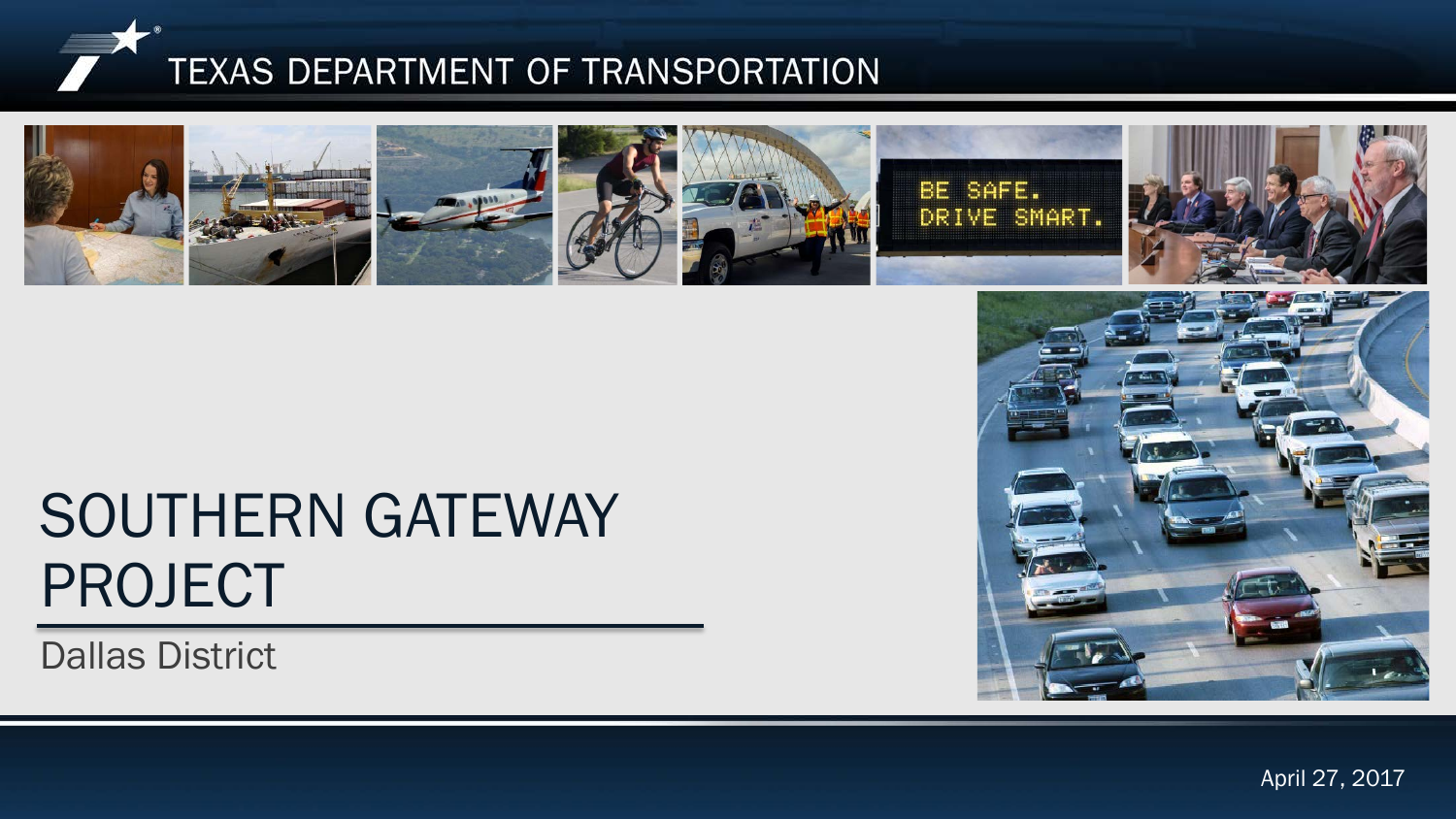### Southern Gateway Project design-build scope



#### Section 1

I-35E from Colorado Boulevard to south of the I-35E/US 67 interchange, approximately 5.1 miles. Includes transition work extending north to Reunion Boulevard.

#### **Section 2A**

US 67 from the I-35E/US 67 interchange to I-20, approximately 4.9 miles.

#### Options for Local Enhancements

A structural cap over a portion of I-35E that will support the city of Dallas' future plans for a deck plaza.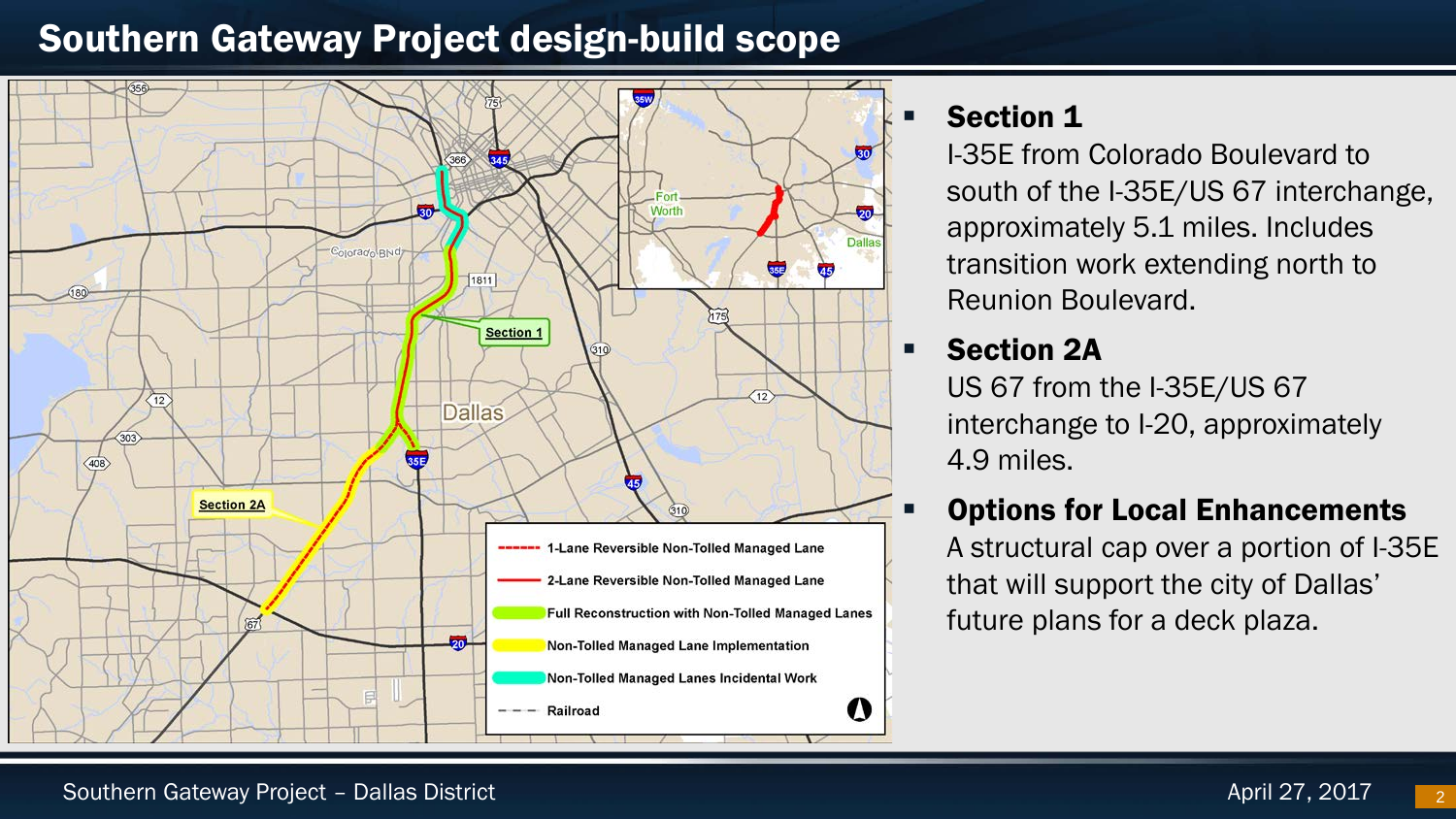## Proposals submitted — Technical (March 23); Financial/Price (April 10)\*



- **Equity members** 
	- Archer Western Construction, LLC
	- Granite Construction Company
	- The Lane Construction **Corporation**
- Major non-equity members
	- Parsons Transportation Group, Inc.
	- MICA Corporation
	- Southwestern Testing Laboratories, dba STL Engineers
	- Walsh Infrastructure Management, LLC



- Equity members
	- Fluor Enterprises, Inc.
	- Balfour Beatty Infrastructure, Inc.



#### Equity members

- Kiewit Infrastructure South Co.
- Austin Bridge & Road, L.P.

- Major non-equity members
	- AECOM Technical Services, Inc.

#### Major non-equity members

- HDR Engineering, Inc.
- Raba Kistner Infrastructure, Inc.

*\*alphabetical order*

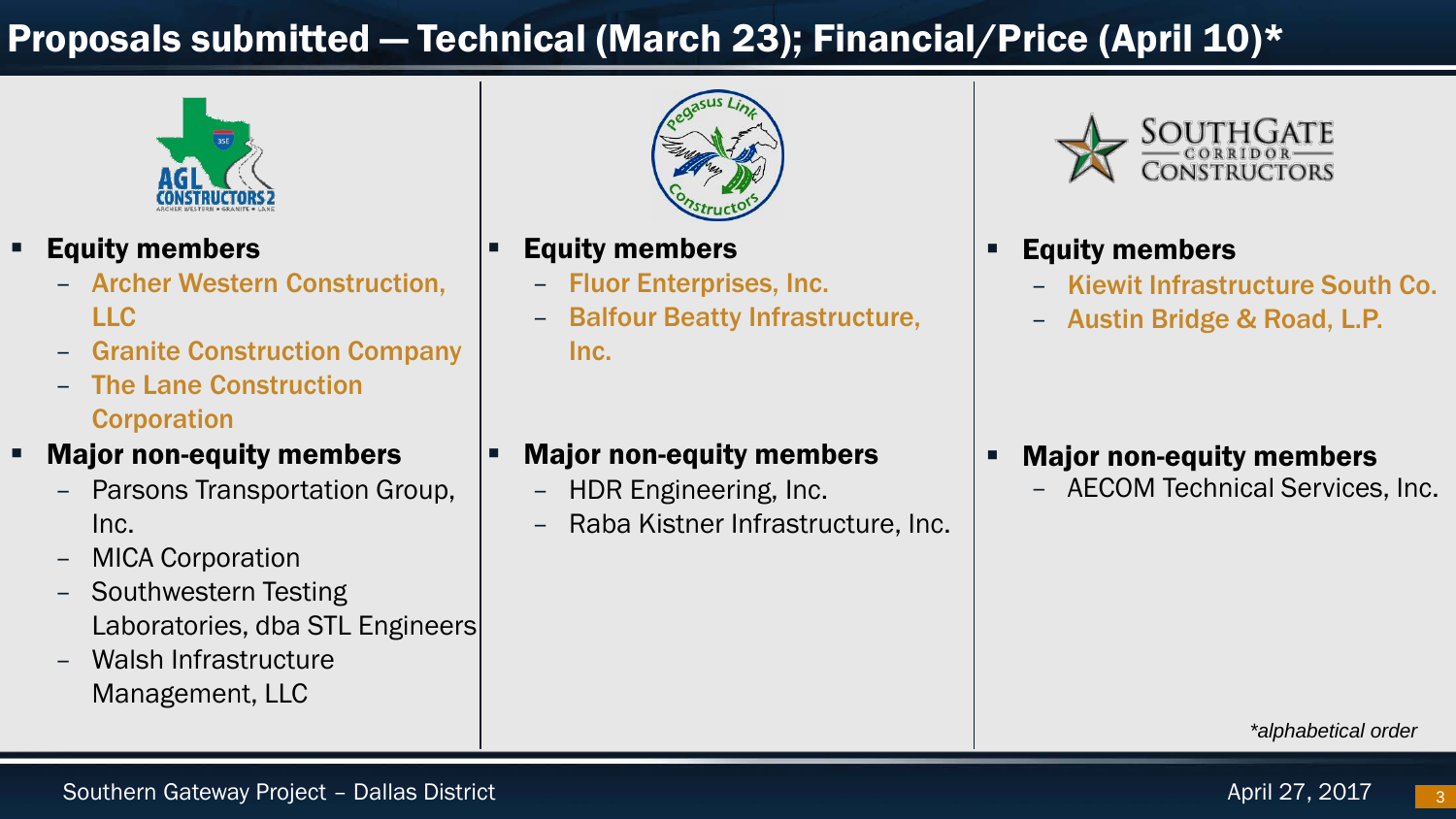#### Best value recommendation



# Pegasus Link Constructors

- Equity members
	- Fluor Enterprises, Inc.
	- Balfour Beatty Infrastructure, Inc.

#### Total proposal scores

- Pegasus Link Constructors................ 92.52
- Southgate Corridor Constructors.…….73.71
- AGL Constructors 2…….…………………..73.06

 $\overline{a}$ 

Southern Gateway Sections 1 and 2A price\* Design-build \$565,774,500 Maintenance (years 1 - 15) \$ 25,346,018

Optional Local Enhancements (LE) Work Package price\* Maximum scope  $$89,358,903$ Maintenance (years 1 - 15) \$ 615,495

\*Design-build and LE maximum scope pricing is in nominal dollars; maintenance pricing is in 2017 dollars.

4